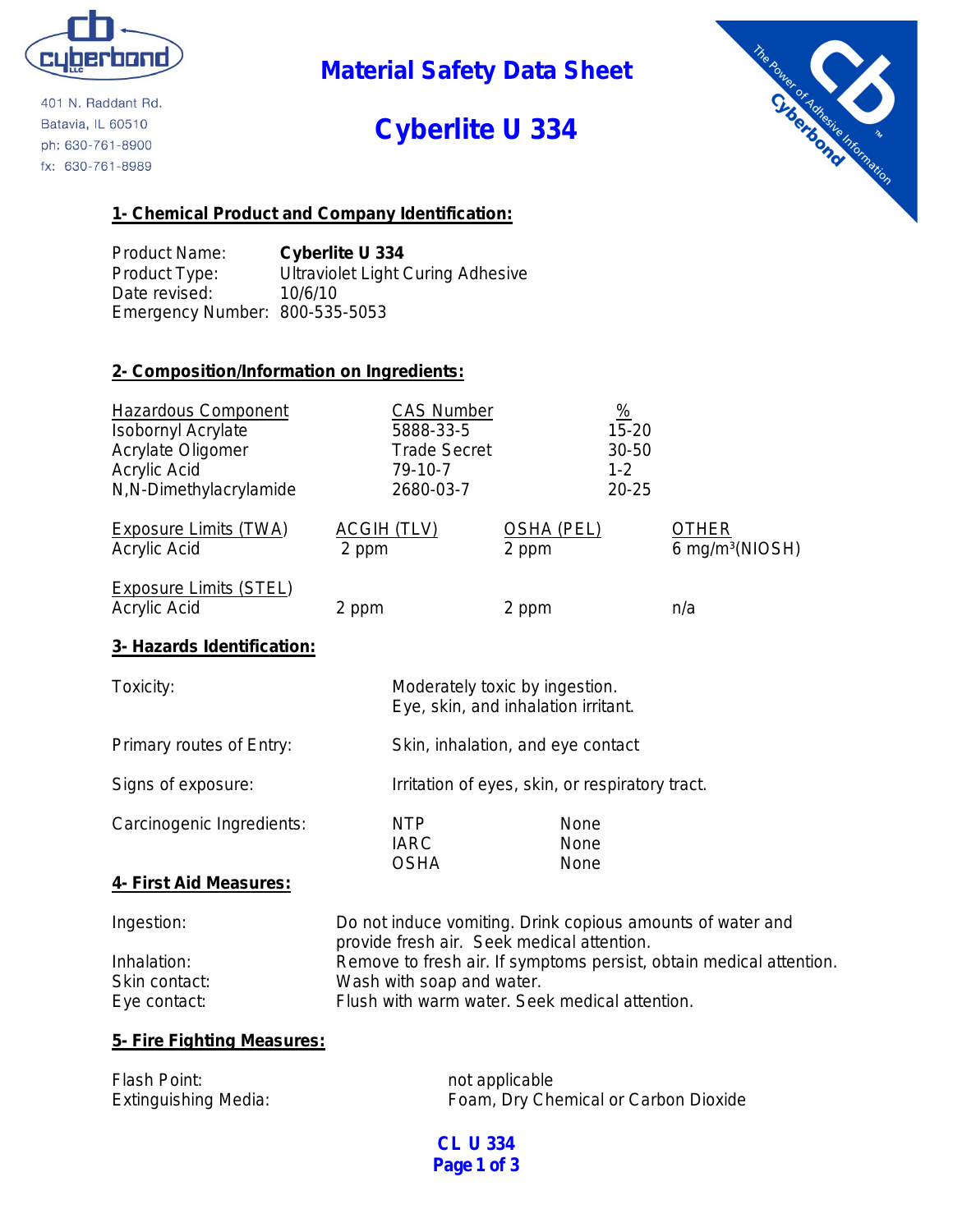## **Material Safety Data Sheet**

# **Cyberlite U 334**

Unusual Fire or Explosion Hazards:<br>Special Fire Fighting Procedures:

Wear self-contained breathing apparatus.

#### **6-Accidental Release Measures**

Steps to be taken in case of spill or leak: Inform authorities in case of seepage into water system. Maintain adequate ventilation.

Soak up with inert absorbent. Store in a closed container until disposal.

#### **7- Handling and Storage:**

| Safe storage: | Store away from heat and direct sunlight to maximize shelf life. |
|---------------|------------------------------------------------------------------|
|               | Store inside in a dry location between 50°Fand 90°F.             |
| Handling:     | Keep container tightly closed. Avoid contact with skin. Avoid    |
|               | breathing vapors.                                                |

#### **8- Protective Equipment:**

| Ventilation:            | Local exhaust ventilation recommended for maintaining vapor |
|-------------------------|-------------------------------------------------------------|
|                         | level below TLV.                                            |
| Respiratory protection: | Not applicable with good local exhaust.                     |
| Skin:                   | Neoprene or non-reactive gloves. Do not use cotton or wool. |
| Eye protection:         | Safety glasses or goggles with side shields.                |

#### **9- Physical and Chemical Properties:**

| Appearance:                  | clear liquid                 |
|------------------------------|------------------------------|
| Odor:                        | Mild                         |
| <b>Boiling Point:</b>        | $212^{\circ}$ F              |
| Vapor Pressure:              | Less than .2mmHg $@20C$      |
| Vapor Density:               | More than 1 (Air = 1)        |
| Evaporation rate:            | Not applicable               |
| Specific Gravity:            | 1.1                          |
| Solubility in water:         | Negligible.                  |
| Auto Igniting                | Product is not self-igniting |
| 10- Stability and Reactivity |                              |

#### Stability: Stable Hazardous Polymerization: Will not occur Incompatibility: Photoreactive. Reacts with amines, acids, alkalis, and oxidizing agents.